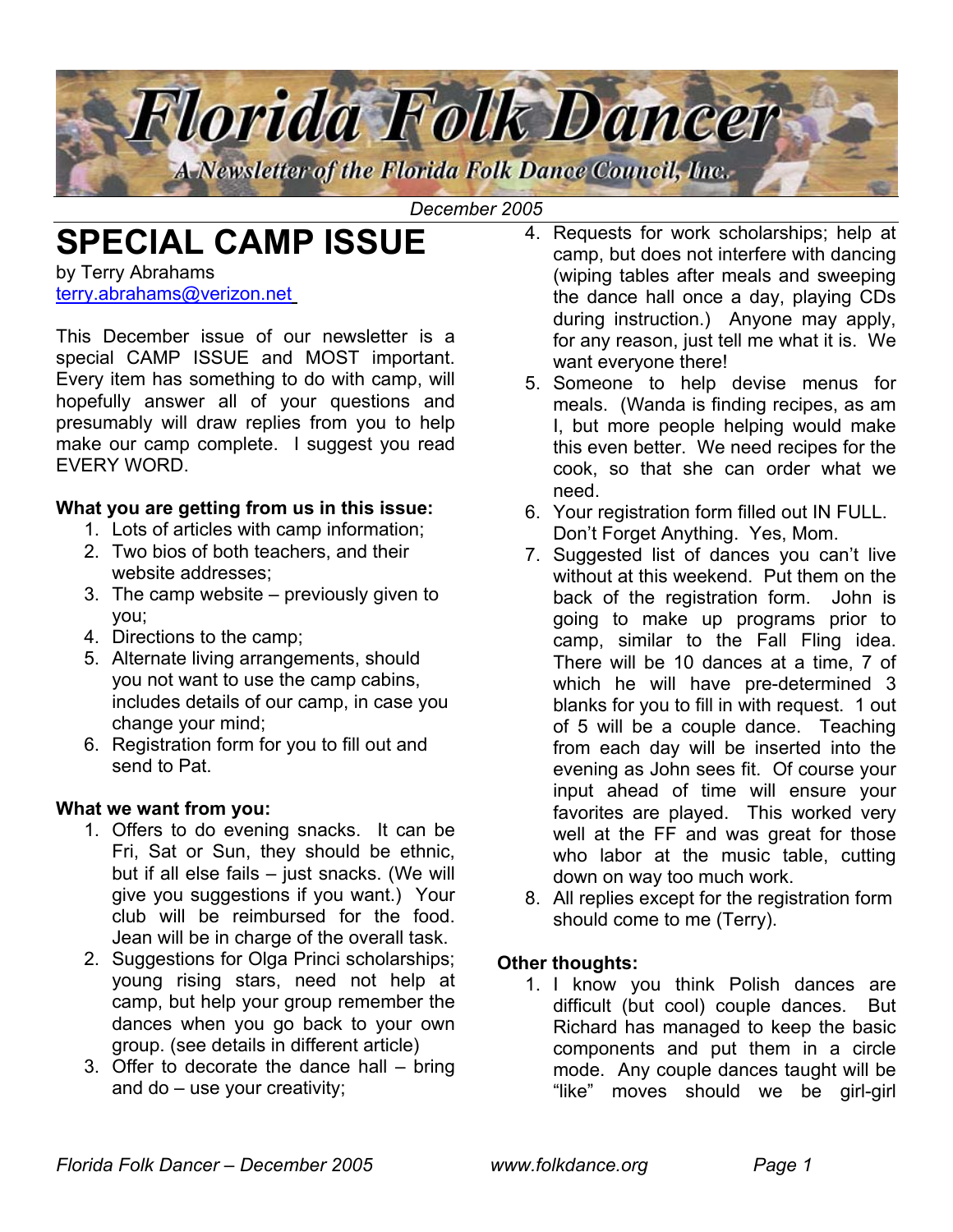partners. So don't let that keep you from coming.

- 2. I know it's further north than before. So…??? Don't let that keep you from coming.
- 3. The cabins aren't as posh, but they are very clean, open, airy, nice, heated large, so don't let that keep you from coming.
- 4. Food will be better we get to plan our own meals (and no tickets this year to forget in your cabin). So don't let that keep you from coming.
- 5. Reminder I'm sending syllabi out ahead of camp by email. If you want to have a hard copy at camp, print it out and bring it. If you want to buy one at camp, you MUST check it on your registration sheet and pay the extra \$5.00. Only those who ordered will receive.
- 6. For our costume pleasure, bring donations (clothing or otherwise) for the Olga Princi silent auction. But if you'd rather made a buck, bring outgrown, hardly used items for our sales table, putting the price and your name on it, so someone can pay you. There may or may not be someone from the outside selling ethnic stuff. The teachers will be selling their own CDs. T-shirts will be available in white or red if you remembered to check it on your registration form.
- 7. Bring an instrument for any jam sessions that might take place. Preferably, you should be able to play the instrument – we don't specify how well.
- 8. Bring your own bedding, toweling and toiletries. If you're flying in, let me know, I'll make arrangements for bedding and towels, you can still bring your own toiletries. Dance shoes are good. Other shoes should be worn to get to the dance floor, so as not to dirty the floor. Rain gear, jackets, flashlights, all just in case. No liquor. We should be able to take care of your snack attacks, so hold off on stuff that would attract bugs and little animals. Swim suit if you dare in February.
- 9. Please, Lord, don't let me have left anything out. If I did, write me and ask, call me and ask, or email me and ask.
- 10. Get those tushies moving and LET'S DANCE!!!!

# **Websites for your viewing pleasure and information:**

Camp Crystal Lake – [www.campcrystal.com](http://www.campcrystal.com/) Richard Schmidt – Polish – [www.folkdance.ca](http://www.folkdance.ca/)  Miroslav Marcetic – Serbian –

[www.marcetic.com](http://www.marcetic.com/)

----------------------------------------

# **Olga Princi Scholarship**

Deadline for Nominations January 1, 2005

Each year a few deserving dancers attend Florida Camp courtesy of the Olga Princi Scholarship. Olga Princi was a talented young folk dancer from Daytona Beach whose life was ended by a tragic automobile accident. In her memory, contributions are accepted and a silent auction is held to make it possible for some deserving dancers to come to camp. Over the years, a variety of people of all ages have benefited from the scholarship. Some have been new to folk dancing, while others have been long time dancers. Some have been potential leaders of a new group. Nominations usually come from leaders of Florida dance groups. You may also make a self nomination. There is no application form. If you are interested or want to nominate someone, please send a note with a brief description of the applicant's interest in dancing. Describe how the scholarship would encourage that person to contribute either individually or as a leader to international dance in Florida.

Send to Terry Abrahams 701 W. Idlewild Ave. Tampa, FL 33604 Email: [terry.abrahams@verizon.net](mailto:terry.abrahams@verizon.net)

(You will get a confirmation that the email was received)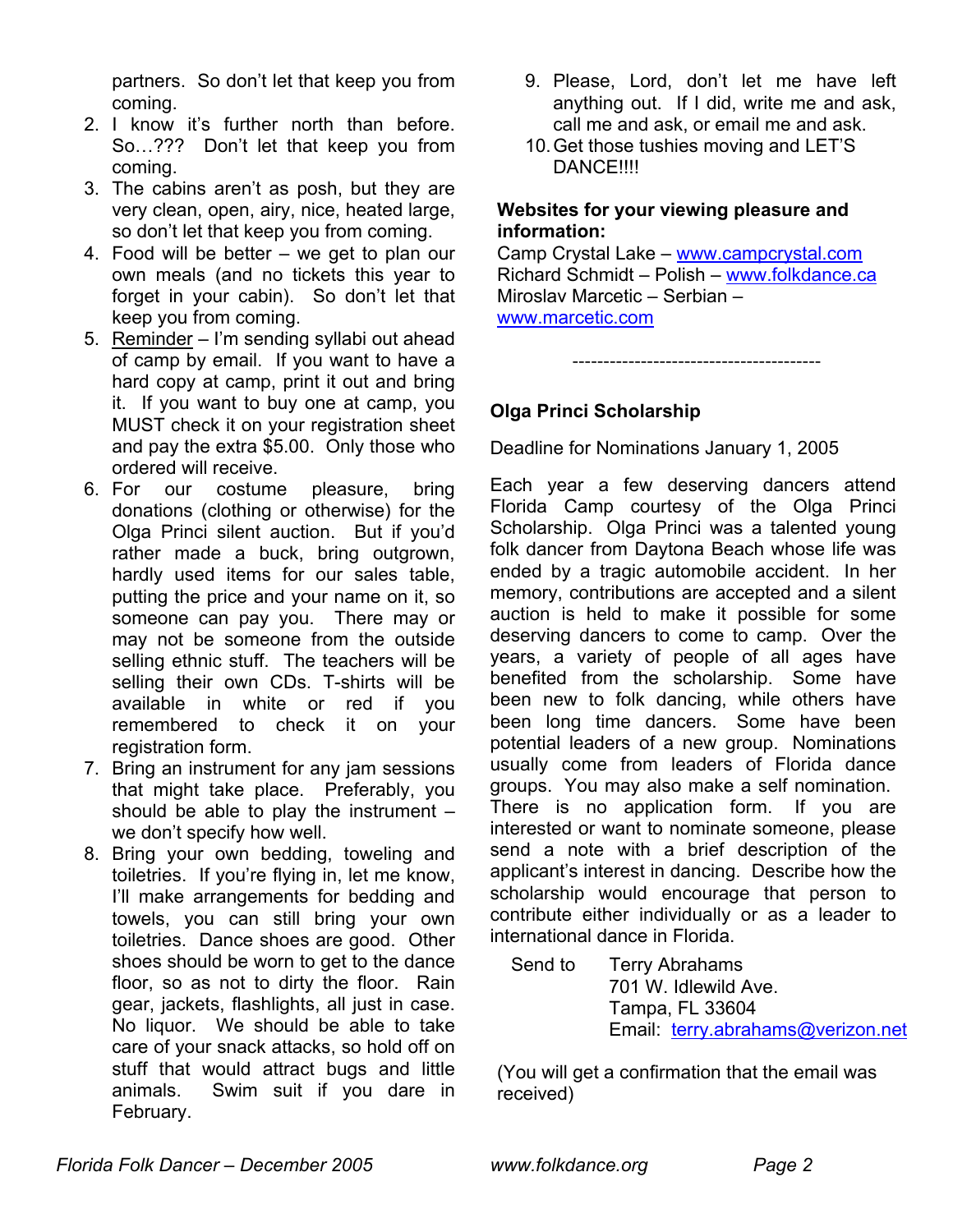## **DIRECTIONS TO CAMP CRYSTAL LAKE (The location of FFDC Camp 2006)**

The camp is located at 6724 Camp Crystal Road about 5 miles north of Keystone Heights. Since this is the first time for most of you to find this camp, we highly recommend that you come in daylight hours. As a reference, it is probably 45 minutes further from the south than our previous camp.

Directions are on this page, but first, here are some maps to the camp area:

[http://www.campcrystal.com/camp\\_camper\\_dire](http://www.campcrystal.com/camp_camper_directions.asp) [ctions.asp](http://www.campcrystal.com/camp_camper_directions.asp)



Here's a picture of the map to the camp area:

The above map is general. For a detailed map, with every street listed, please use the following web site and specify the following address…

#### Go here: **http://maps.google.com/**  And type: **6724 Crystal Lake Rd, Keystone Heights, FL**

*(notice that this address is different from the one printed at the Crystal Lake web site)* 

#### **From the North If you are on I-95:**

Just north of Jacksonville, exit onto A1A & US 301 S and go to Starke. Go through Starke on US 301 and then look for a sign for the

Keystone Heights Airport on your left. (If you get to Keystone Heights, you missed the turn.) Turn left on Keystone Airport Road. Go one mile and turn right on Camp Crystal Road. Follow the signs into camp.

(Note: If you are in Jacksonville, take I-10 W to US 301 S and continue as above.)

# **If you are on I-75:**

Exit at Lake City onto US 90 E; go about a mile or two and then turn right to take SR 100 East (You will actually be going south). Go through Starke and then look for a sign for the Keystone Heights Airport on your left. (If you get to Keystone Heights, you missed the turn.) Turn left on Keystone Airport Road. Go one mile and turn right on Camp Crystal Road. Follow the signs into camp.

#### . **From the South**

# **If you are on I-95:**

Exit at Flagler Beach on SR 100 W; continue through Keystone Heights on SR 100 W; go 5 miles; turn right at Keystone Airport road. Go one mile and turn right on Camp Crystal Road. Follow the signs into camp.

# **If you are on I-75:**

Exit in Ocala on US 27 E; go about 3 miles and turn left on US 301N (along with US 441 and others); go about 10 miles and stay on US 301 N when it forks right from US 441N (Do NOT go to Gainesville); continue on US 301 through Waldo; about 5 miles from Waldo, look for a sign to Hampton and turn right on Hwy 18 to Hampton; go about 4 miles and you will dead end at FL 100; turn right onto SR 100 E; go 1 mile; turn left at Keystone Airport road. Go one mile and turn right on Camp Crystal Road. Follow the signs into camp.

(Note: If you miss Hwy 18, go to Starke and then take SR100 E to the camp.)

## **If you are lucky enough to be coming from Gainesville:**

Take Waldo Road (Hwy 24) or take  $39<sup>th</sup>$  Ave east to Waldo Road (Hwy 24) to Waldo; turn left onto US 301N in Waldo; about 5 miles from Waldo, look for a sign to Hampton and turn right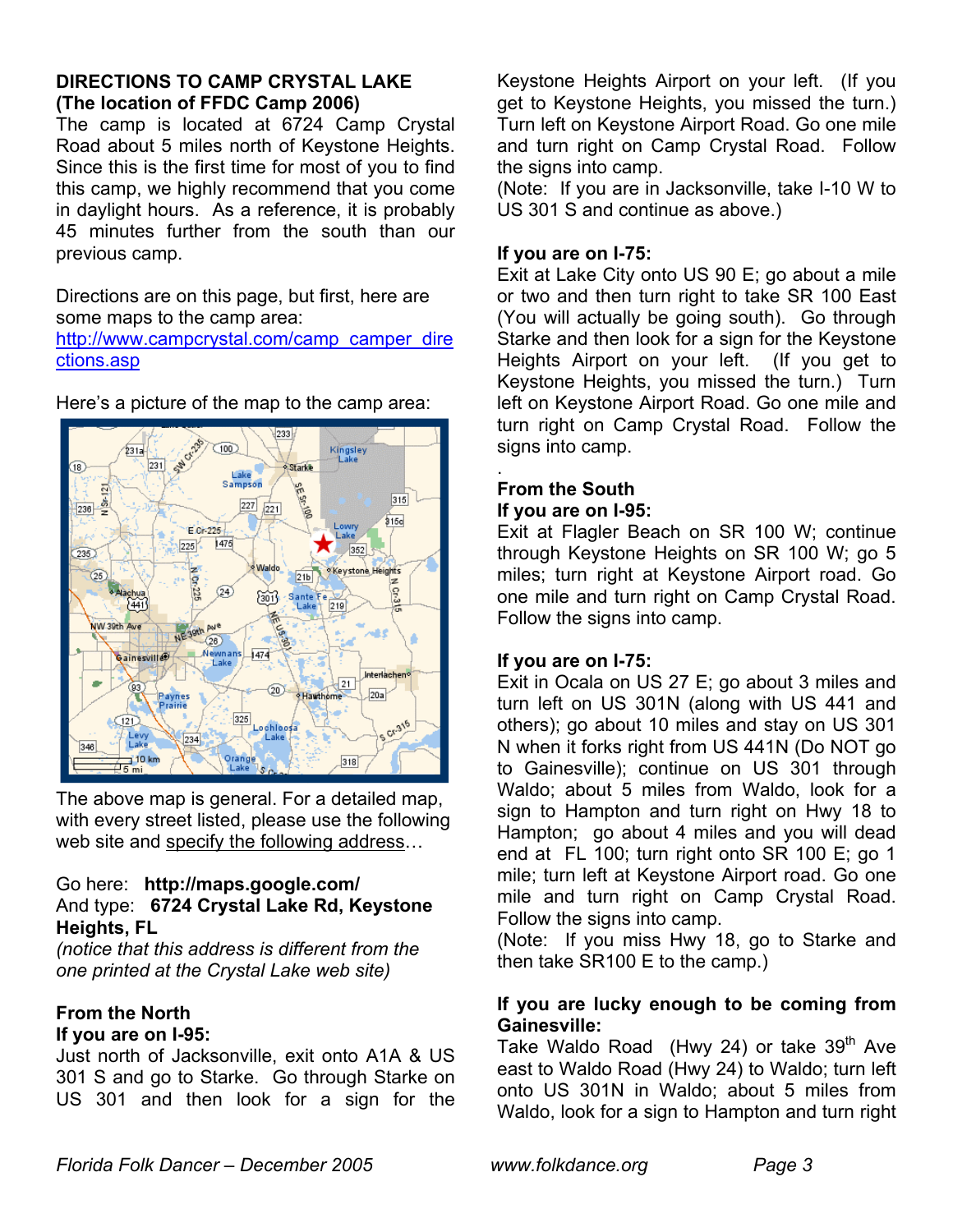on Hwy 18 to Hampton; go about 4 miles and you will dead end at FL 100; turn right onto SR 100 E; go 1 mile; turn left at Keystone Airport road. Go one mile and turn right on Camp Crystal Road. Follow the signs into camp.

(Note: If you miss Hwy 18, go to Starke and then take SR100 E to the camp.)

#### **LODGING INFORMATION (for FFDC Camp 2006)**

The next Florida Camp will be at Camp Crystal Lake close to Keystone Heights. A new location will require adjustments to new experiences. This article will describe the cabins and offer information about off-campus accommodations so that the new experiences will be pleasant. If you do not stay at the camp, you can stay at a bed & breakfast in Melrose about 7 miles away or at motels in Starke about 10 miles north of camp. The Council has reserved all four rooms at a Bayview Bed & Breakfast in Melrose, the closest city to camp with accommodations.

First, there are 10 cabins at Camp Crystal Lake and each has one entrance. They are very large with two sleeping areas with an open walkway between them. The opening does not have a door. The bathroom opens to one of the bedrooms and has two showers, two toilets, three sinks and a water fountain. There are 9 bunk beds between the two sides of the cabin. It is our desire to have no more than 6 in the entire cabin so that is why we are asking for your choice of cabin mates on the registration form. You may have more than 6 on Saturday night, our busiest night. The cabin has a cement floor and is heated. You may want to bring throw rugs and folding chairs. You may also want to bring a shower curtain rod (the kind with a spring) and a shower curtain to add privacy. There are no closets but we suggest using the top of the bunks for your clothes. No one should have to sleep on the top bunk. Every cabin has a lake view. The camp also has some yurts which are permanent tents. These are off the ground on a platform. They are located close to bathroom facilities. The

bathroom by the yurts can be used by anyone who wishes to bring their own tent or RV.

A second option is to reserve one of the 4 rooms at the Bayview Bed & Breakfast in Melrose. There will be an additional charge for these rooms which you would pay to FFDC with your registration. The Bayview has two downstairs rooms, with one being larger and more expensive than the rest. It has a queen bed and a couch. The other downstairs room has one queen bed. The two upstairs bedrooms share a bath with one room having a king bed and the other has two twin beds. Since the rooms are different, the addition to full time camp fee will vary. We already deducted the \$7 per day for breakfast. If you want one of the B & B rooms, please contact Pat Henderson (contact info in the newsletter). Priority will be given to full time campers since we have reserved the entire inn for all three nights. We were able to obtain a discount by reserving the entire facility. Here are the rates per person:

Large, queen, downstairs: \$50 additional (\$240 for entire camp) Regular queen, downstairs: \$40 additional (\$230 for entire camp) King, upstairs, share bath: \$30 additional (\$220 for entire camp) Two Twins, upstairs, share bath: \$30 additional (\$220 for entire camp)

Yet, a third option is to stay at one of the motels in Starke. This year's camp is President's Day Weekend once again so reservations in advance are highly recommended. You are responsible for you own reservations at the motels.

**Best Western** - 904-964-6744, 1-800-528-1234 **Days Inn** - 904-964-7600 or 1-800-329-7466 **Deluxe Inn** - 904-964-6784 **Red Carpet Inn** - 904-964-5590, 800-251-1962 **A bed and breakfast in Melrose:** 

[http://www.google.com/maps?q=from:+Melrose,](http://www.google.com/maps?q=from:+Melrose,+FL+32666+to:+6212+Quail+St,+Melrose,+FL+%28Bayview+Inn+Bed+&+Breakfast) [+FL+32666+to:+6212+Quail+St,+Melrose,+FL+](http://www.google.com/maps?q=from:+Melrose,+FL+32666+to:+6212+Quail+St,+Melrose,+FL+%28Bayview+Inn+Bed+&+Breakfast) [\(Bayview+Inn+Bed+&+Breakfast](http://www.google.com/maps?q=from:+Melrose,+FL+32666+to:+6212+Quail+St,+Melrose,+FL+%28Bayview+Inn+Bed+&+Breakfast)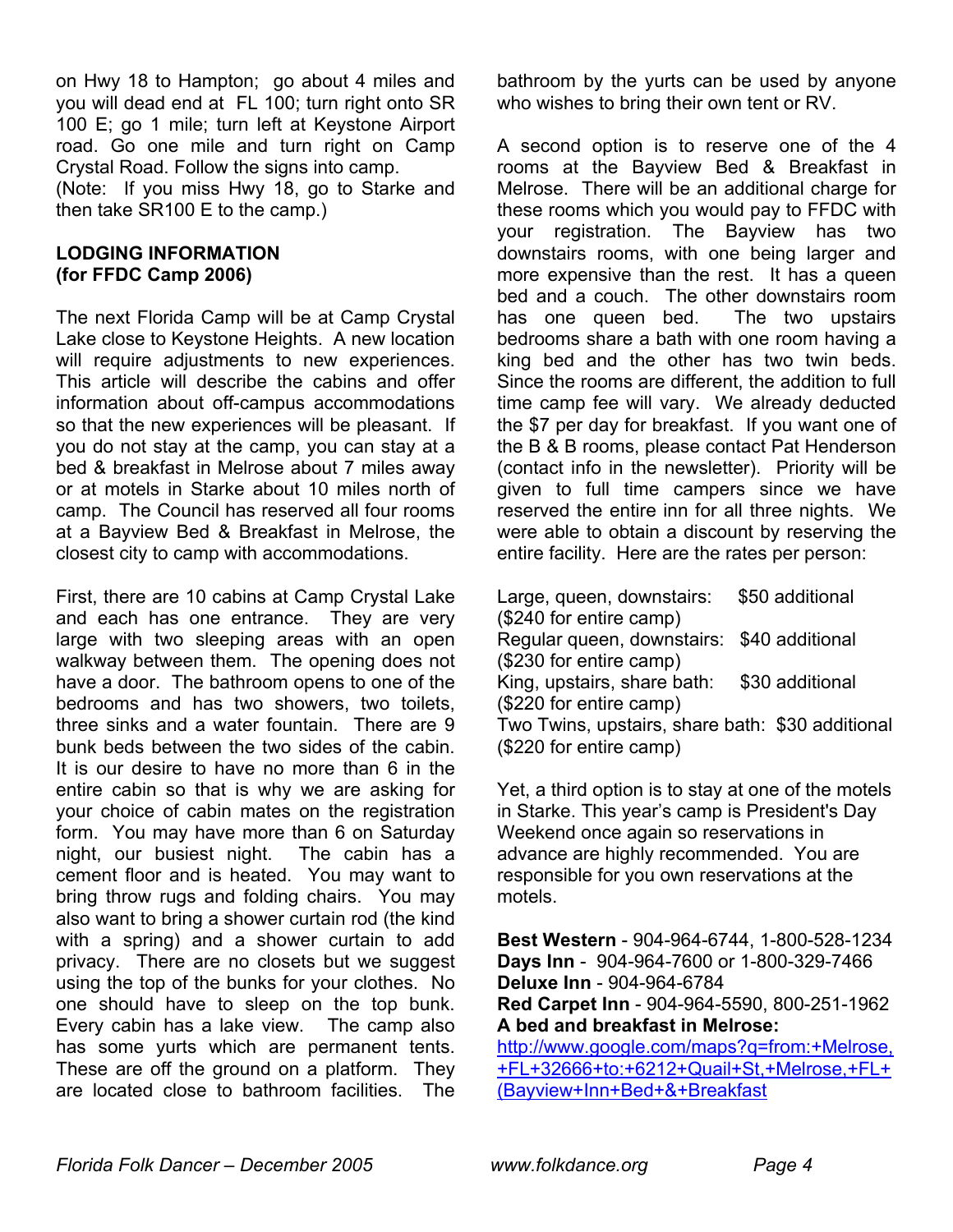## **UPCOMING DANCE EVENTS**

#### **January 2006**

4-8, Wed.-Sunday: Greek Festival, Tarpon Springs, http://levendia.org/schedule.htm

13-15, Fri-Sunday: English Infusion Dance Weekend, O'Leno State Park, FL

 (see article in issue Dec 2005 for more info and contact info)

13-15, Fri-Sunday: Ralph Page Dance Legacy Weekend, Durham, NC

 a New England folk dance event, call 603- 436-8372 or www.neffa.org/rplw.html

#### **February 2006**

3,4, Friday, Saturday: Greek Festival, Ocala

17-20, Friday-Monday: FFDC Florida Camp, Camp Crystal Lake, Keystone Heights, FL

#### **March 2006**

25, Saturday, Spring Fling in Port Orange, FL (see article in issue Dec. 2005)

 note: this was previously advertised for April 22<sup>nd</sup>, but Julius had to move the date

#### **April 2006**

1,2, Saturday, Sunday: 19<sup>th</sup> Annual Israeli Workshop at JCC of Greater Orlando Guest Teacher: Ruth Goodman

7-9, Fri-Sunday: Rang Tang 2006, Stone Mountain, GA (see article in issue Dec. 2005) Teacher will be Shawn Donaldson

----------------------------------------

#### **FLAGLER BEACH**

from Jan Lathi amarjan@bestnetpc.com

 Our Betty has recently lost her husband, Jack, after many years in a nursing care facility. She was surrounded by her children, grand children, and friends during the final days. We hope that she will find peace knowing that Jack has embarked on the next phase of his journey. Jack was a nuclear physicist and worked with the United Nations.

 I just returned from San Carlos, CA, where I spent time with my daughter and family.

 I hope everyone had a great Turkey Day and is looking forward to the end-of-the year festivities.

----------------------------------------

#### **HAPPY HOLIDAYS FROM ANN KESSLER**

It seems a long time since I last spoke with you all, but anxiously read about all your many activities and see that the ship is running so beautifully in very capable hands. Still can't believe that I have retired from teaching dancing (it has always been such a major part of my life) - retired from teaching but NOT from dancing. As a matter of fact, have been polishing up Fred's ballroom dancing which we will partake more of in our community (this is an over 55 community where the women can't get pregnant and the men look like they are - except NOT my sweetie!). Here in Highland Lakes they have a big lodge, among many other things, with a delicious wooden floor - and we can have it all to ourselves in which to practice.

But must share with you my retirement party which was overwhelmingly greater than I thought it would be. You have already seen pictures of it in the last newsletter (and thanks to Terry for her input there), but would like to share with you a poem which I wrote, and read to the Grapeviners of Sarasota the following week. They were so generous with all they did:

#### **T'was a wonderful party - how can I thank all of you...**

Ann for her poetry - always skillfully done

And for the choir who sang it, voices blended as one For Janet on piano, and Dolores for the bag

With artwork done by June - for which rightfully I can brag

And Frances for her artwork - a mural beyond compare,

And Terry for her pin, which I can proudly wear.

 All of you are such honeys - And I thank you for the money!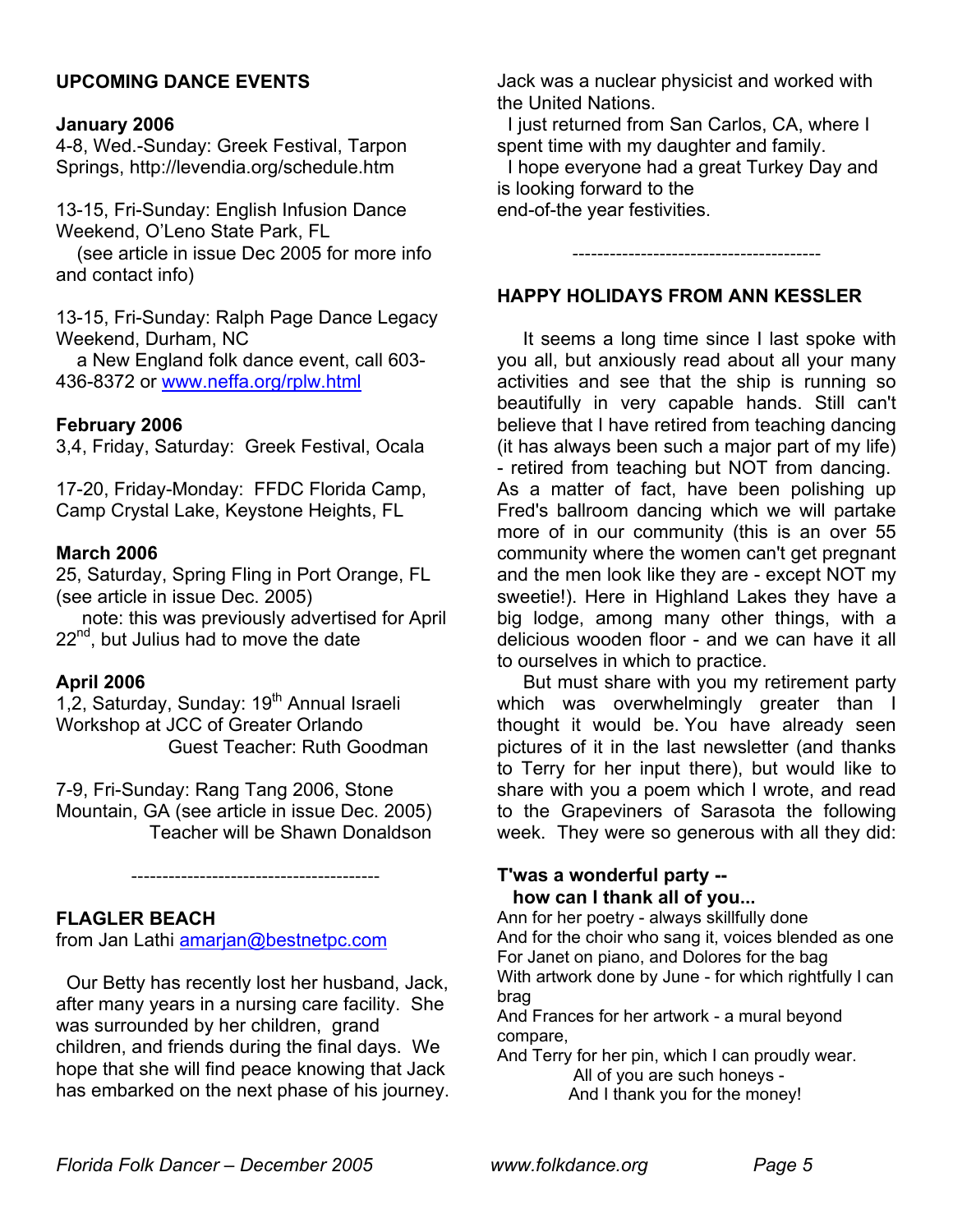Eva too (via G & S) for her song and her dance And for such a small 'young' lady, she really knows how to prance!

And what would a party be, without Edith's famous cake

Which is always the highlight of eatery, for everyone to partake.

And Tecki made a plaque which now hangs upon my wall

Which can be viewed at any time - just give me a little call.

> All of you are such honeys - Did I forget to mention the money??

Of course, this party didn't develop, out of the very thin air

Thoughtfully planned by Marie as always, showing how much she cares.

People came from far and wide - old timers and the new

Just when I thought it couldn't get better - my love grew&grew&grew...

And as for Andi I am sure, a great teacher she will be

I have a special gift for her, which she very soon shall see.

> All of you are such dear wonderful honeys - Oh - and did I thank you for all that money???

The special gift for Andi (and inspired by her own clever thinking (wish I had thought of that) was when she said that the reason they hired her to replace me, was because "they did not have to change the monograms on the towels") was - a finger tip towel that I had embroidered with: "From one AK to another!"

 All of you have wonderful happy, healthy holidays & (Terry, are you listening) remember… *You can live without dancing, but not as well.*

- Your ex-prez, or immediate past prez...

Ann Kessler

**NEWS FROM GATORLAND** 

Our group continues to evolve..... we've been able to keep a core of 15-20 dancers ....

----------------------------------------

while 7-8 come every week, and the rest who seem to come every other week.

Now we've even been thinking of putting on our performance shoes again....Except from informal debuts at fund raisers for hurricane victims or cooking breakfast at Applebee's for the newly formed GDMA organization here in Alachua county (for the benefit of all the local dance groups), we've basically taken a break from dancing on any stages. Anyway we'll probably work on a few dances for the March 2006 Kanapaha Spring Garden Show. A magnificent atmosphere in a huge garden section of Alachua County where we can dance and possibly interest any new folk who might have an inkling to try their hand or feet at the art of folk dancing some time in their future.

 GDMA has really expanded the use of our dance room at 308 W. University. Now a - days when we begin dancing on Fridays we have to wait until an Irish step dance group finishes their high stepping and toe touching. A lovely lass teaches great styling for 3 hours(in 1 hour class sessions) immediately before us.

But we plug in at 8:05 and away we go to other far-away places besides Ireland. Lately Julieta's been bringing back dances from Lee Otterholt......Linda & I did some Judith & Kalman Magyar Hungarian jumping dances......Joyce her usual quick-quicks from Serbia or there abouts.....John with his well researched lesnotos(and he goes back a few years and numerous workshops from the 60s) and we're finally getting that "In Gradina lui lon" dance that we've been ironing out more smoothly....and Margaret has brought back Rustemul de La Intoarsa and Ya Abud.....

 November was a fun quick month. Dancing a few days after Thanksgiving with family members in attendance(we had Linda's brother, Rick, in town from hurricane ravaged Gulfport), as we brought dancing into a more relaxed family feeling for sometimes fast paced Gainesville.

Now we're getting ready for new year's dance celebrations and the return of Gary & Peggy from Europe and the northeast United States & Canada. They're a trip, as they say.

We'll party at our regular place on the 30th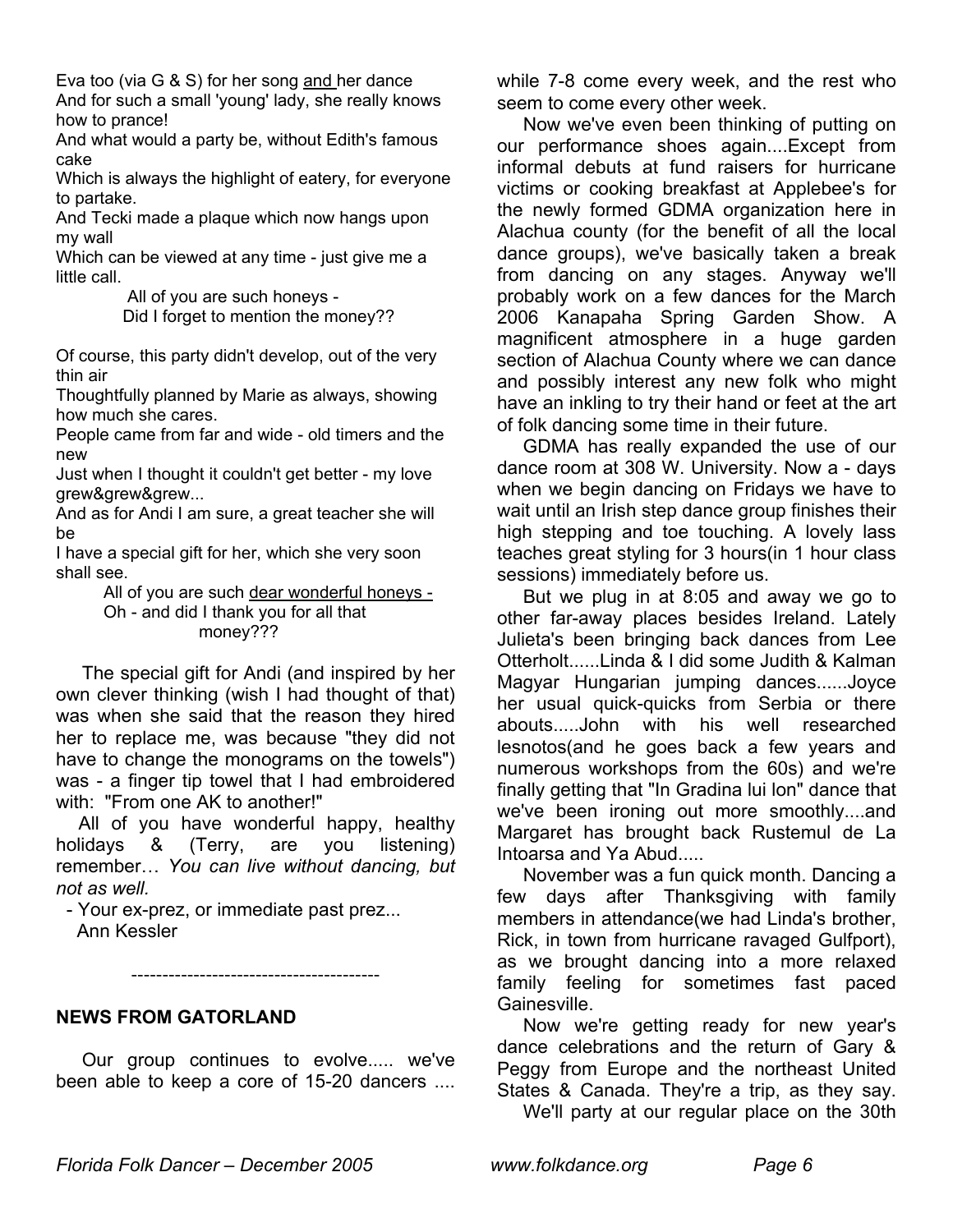and at Julieta's on the 31st. It's always muchofun bringing in the new year with a celebratory dance or two.

Well we're trying to ready as many folk as possible for dance camp this year. Thank you FFDC officers Terry, John and Pat, and Dan, for all the energy you've given already for camp this year.....We hope to corral a good bunch of us for this year's Camp Crystal affair. Polish & Serbian sounds great!!!

----------------------------------------

## **OIFDC ANNUAL HOLIDAY PARTY**

Pat Henderson says the OIFDC annual party will be Wednesday, December 14, at 6:30. Location: Bobby and Pat's place in Orlando, of course!! It's a pot luck dinner, so bring a dish and also bring family members who are not 'dancers'.

----------------------------------------

**RANG TANG 2006** 

The Atlanta International Folk Dancers announce their annual workshop, Rang Tang 2006, to be held April 7-9, 2006 in Stone Mountain, Ga. (metropolitan Atlanta area). The teacher will be Shawn Donaldson, who will feature Bulgarian dances on Friday night, and Armenian-American party dances on Saturday. Musicians are not yet confirmed, but we hope to have a Bulgarian band for the Friday night party, and an Armenian trio for the Saturday night party. Flyers will be out soon! Contact person: Liz Nunan, [liznunan@hotmail.com](mailto:liznunan@hotmail.com)

#### **SOFTWARE NEWS**

… learning Greek on your PC!

To those going to Greece in October, 2006 with Lee Otterholt and Jim Gold: Here is a computer program to learn some Greek, plus 30 other languages, including Yiddish, Thai, Arabic and Ukrainian. A voice speaks words and phrases as you look at the transliterated words. You

----------------------------------------

don't see the Greek letters, or at least I haven't found real Greek letters yet. If you have a microphone, the program will compare your pronunciation with the correct pronunciation. You can also learn everyday dialogs. There are up to 5,000 words per language. It's pretty easy to use and hearing the pronunciation is amazing.

It works on PC/Windows and Macs. It's called Languages Of The World, by Transparent Language, Inc., ISBN 1-59251-045-0. I found it at Staples Office Supply for \$10. --From Carol McGinn, formerly of Melbourne International Folk Dancers, now living in Albuquerque.

----------------------------------------

# **SPRING FLING**

Saturday, March 25, 2006\* 11 am – 11 pm

\*Previously advertised for April 22 and April 29, 2006, the new date is March 25th. Julius told me this date in an email 12-05-2005.

 The Port Orange Folk Dance Club will hold its annual Spring Fling from 11 am to 11 pm on Saturday 25 March 2006 at the Port Orange Adult Activity Center, 4790 South Ridgewood Avenue (US-1) Port Orange (South of Daytona Beach). Turn East off I-95 at Old Exit 85 (The Port Orange Exit) onto Dunlawton Ave., Turn right onto Ridgewood Ave (US-1) just before the bridge. The center will be about six blocks south of Dunlawton Ave. on the right. Corner of White Street. Parking behind the building. Sorry – no wood floor. Building is Air conditioned. Spring Fling is a full day of request international folk dancing and is, as usual, free to all dancers!

Visiting instructors are asked to share a favorite dance or two to help "cross pollinate" our groups.

Please invite your friends to join you in this full day of International Folk Dance fun. Of course, there will be plenty of refreshments. Again this year – an ethnic flea market! Bring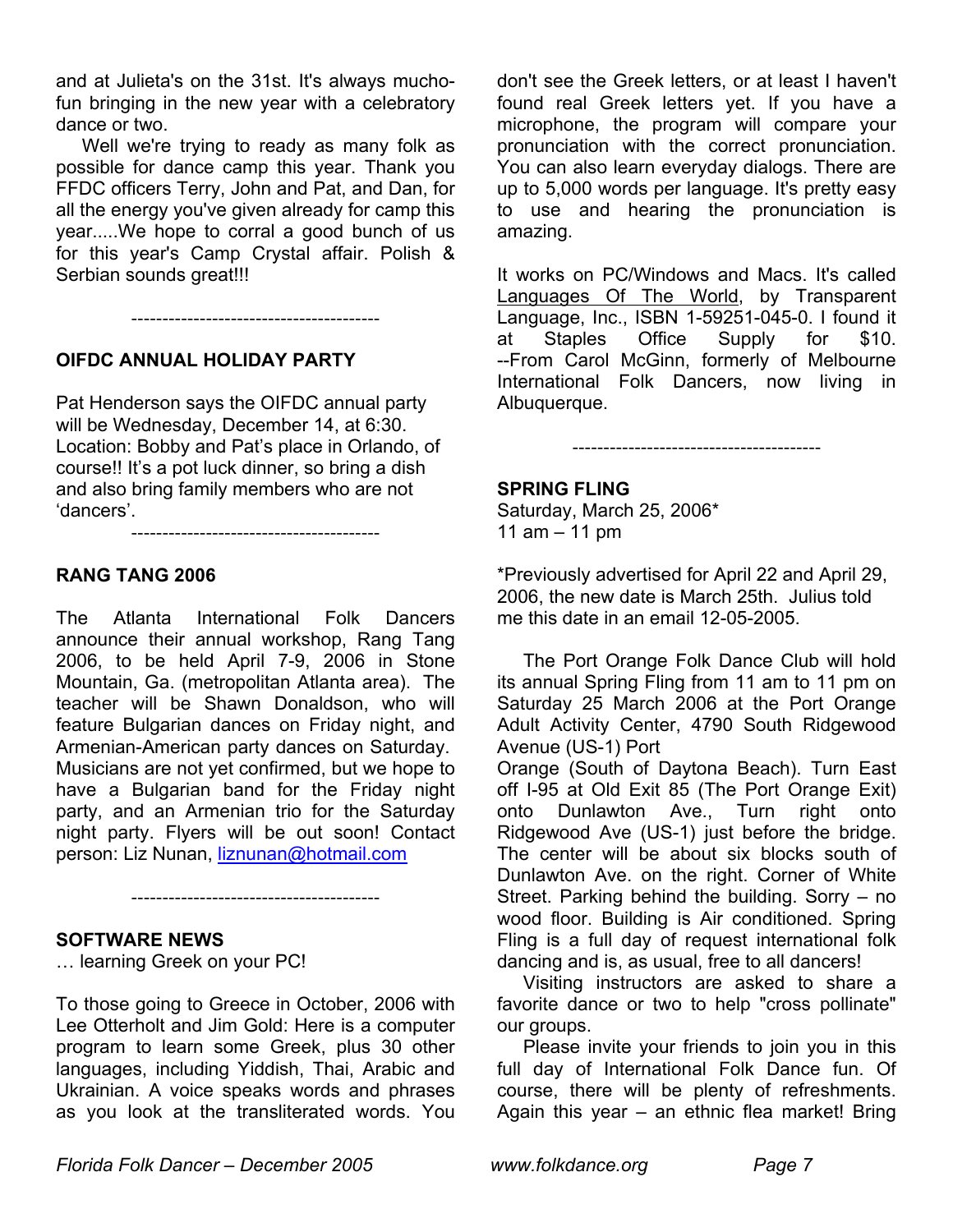those items you wish to sell: costumes, ethnic collectables, books, music, videos, etc. You keep all the proceeds!! This is not for the Olga Princi scholarship fund (unless you so wish). The purpose is to let you clean out your closets and shelves of great ethnic stuff – so you can refill them with different great ethnic stuff. It should be great fun!

(Please tag items with your price and name before you place them on the sale tables. Thank you!)

Everyone enjoys the exhibition dances by our own FFDC groups. Share your favorite performance dance with us. All individuals, couples, and groups are welcome!!!

No pets are permitted in or around the building. -- city law!

Questions? Problems? Suggestions? Please call or write Julius. See you in Port Orange on March 25th!

Julius Horvath 386-252-5738 [julhorvath@aol.com](mailto:julhorvath@aol.com) [www.folkdance.org](http://www.folkdance.org/)

*President's note – all of this is AFTER CAMP. There will also be a selling table at camp, note my note!*

----------------------------------------

## **ENGLISH INFUSION DANCE WEEKEND**

by Catie Condran Geist catiegeist@att.net

Friday through Sunday, 13-15 January 2006. O'Leno State Park, High Springs, Florida. Philadelphia's Scott Higgs, caller and teacher. Florida's own Full Circle Band and Irrational Exuberance. An overstuffed weekend of dances and workshops showcasing English dance traditions old and new with something for everyone from novice to expert! For more information go to [www.p2c2e.net/infusion](http://www.p2c2e.net/infusion)

E-mail Tara Bolker at [tara@p2c2e.net](mailto:tara@p2c2e.net) Call 352-271-0046

\$80 for registrations postmarked by December 20, 2005.

#### **Correction**

Last month, I (Dan Lampert) wrote about Greek Dancing with my friend Dean, but he emailed me later, saying "It is spelled Deane....long story....". So, there you have it. The editor regrets assuming the spelling of Deane's name.

----------------------------------------

#### **REFLECTIONS ON DANCE**

by Dan Lampert

At the Greek Festival recently, I discovered another purpose in dancing. It's an idea that I'd like you to carry forward to our dance camp in February.

 There I was, in Daytona Beach on November 12, 2005, dancing underneath a clear night with twinkling stars. It was a cool evening, and the moon was nearly full. We had danced much, and enjoyed Greek food and wine with strangers -- people who spoke Greek at the table. I felt like I was in a painting. And then came a moment when I was dancing shoulderto-shoulder with Deane, and I looked up at the moon (we were dancing outside near the bay waters), and I stopped "thinking" about dancing. I just went with the "flow" of everything around me. My eyes took in the entire scene, and my mind thought once more about "why we dance".

Why do we dance? I've listed many reasons in these articles over the last 2 years, but at the Greek Festival that evening, it all merged together. It became a feeling -- a feeling that I could not express in words. I had to search for a while, but soon, I found the right word -- "interconnectedness".

In past issues, I've written about dancing as a social thing, an exercise for the body, an exercise for the mind, and something that's inherently fun. There were many reasons. But when you think of how dancing brings us together, and how it connects us to the world around us, that's a much "bigger" idea. And that's the idea that I express with the word "interconnectedness".

So, with that, I end my articles for the year 2005. I hope I've given you something to think about. Please send your ideas to <dan@webuniv.com>. Have a super 2006!